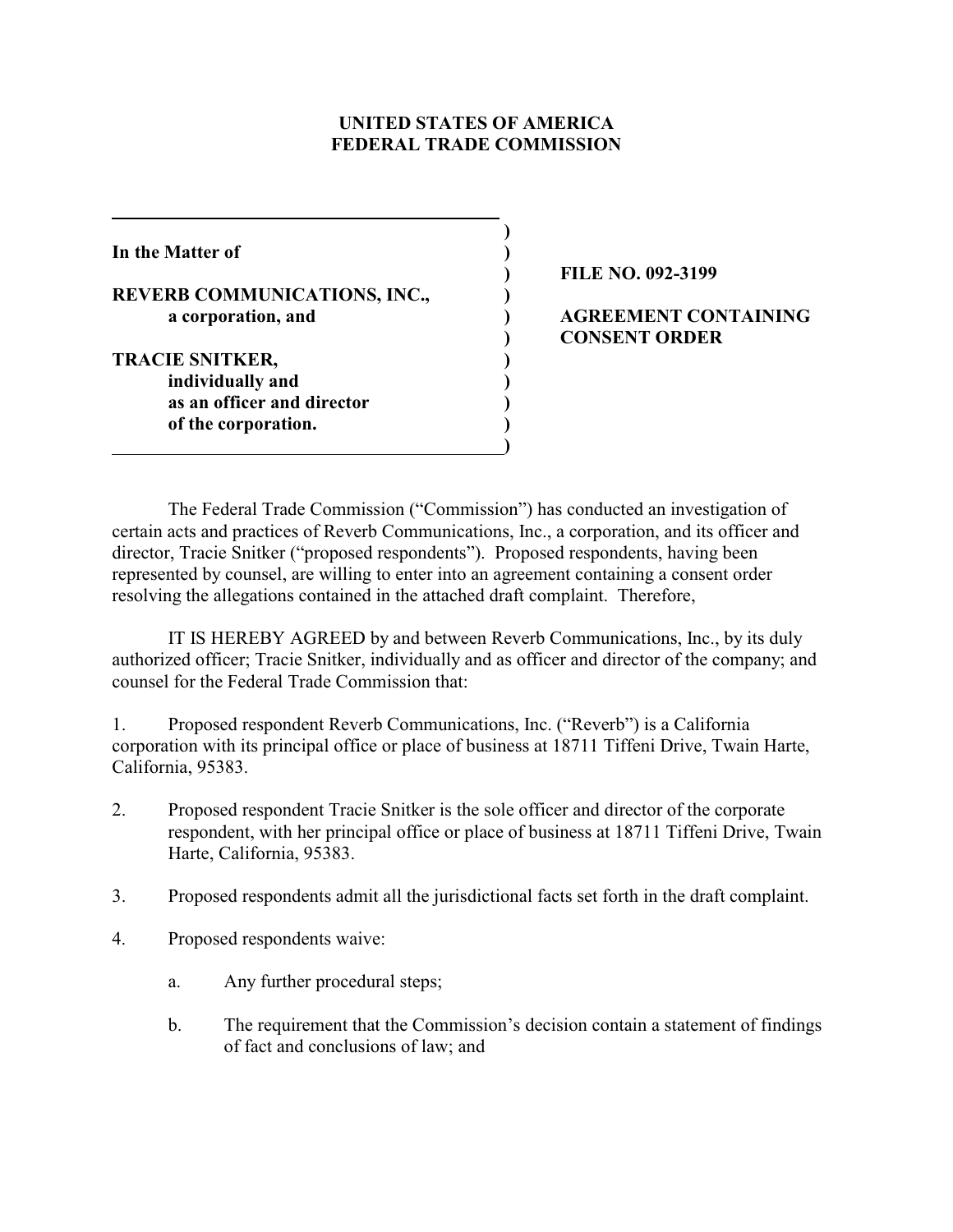c. All rights to seek judicial review or otherwise to challenge or contest the validity of the order entered pursuant to this agreement.

5. This agreement shall not become part of the public record of the proceeding unless and until it is accepted by the Commission. If this agreement is accepted by the Commission, it, together with the draft complaint, will be placed on the public record for a period of thirty (30) days and information about it will be publicly released. The Commission thereafter may either withdraw its acceptance of this agreement and so notify proposed respondents, in which event it will take such action as it may consider appropriate, or issue and serve its complaint (in such form as the circumstances may require) and decision in disposition of the proceeding.

6. This agreement is for settlement purposes only and does not constitute an admission by proposed respondents that the law has been violated as alleged in the draft complaint, or that the facts as alleged in the draft complaint, other than the jurisdictional facts, are true.

7. This agreement contemplates that, if it is accepted by the Commission, and if such acceptance is not subsequently withdrawn by the Commission pursuant to the provisions of Section 2.34 of the Commission's Rules, the Commission may, without further notice to proposed respondents, (1) issue its complaint corresponding in form and substance with the attached draft complaint and its decision containing the following order in disposition of the proceeding, and (2) make information about it public. When so entered, the order shall have the same force and effect and may be altered, modified, or set aside in the same manner and within the same time frame provided by statute for other orders. The order shall become final upon service. Delivery of the complaint and the decision and order to proposed respondents' address as stated in this agreement by any means specified in Section 4.4(a) of the Commission's Rules shall constitute service. Proposed respondents waive any right they may have to any other manner of service. The complaint may be used in construing the terms of the order, and no agreement, understanding, representation, or interpretation not contained in the order or the agreement may be used to vary or contradict the terms of the order.

8. Proposed respondents have read the draft complaint and consent order. Proposed respondents understand that they may be liable for civil penalties in the amount provided by law and other appropriate relief for each violation of the order after it becomes final.

## ORDER

# **DEFINITIONS**

For purposes of this order, the following definitions shall apply:

1. Unless otherwise specified, "respondents" shall mean Reverb Communications, Inc., a corporation, its successors and assigns, and its officers, agents, representatives, and employees; and Tracie Snitker, individually, and as an officer and director of Reverb.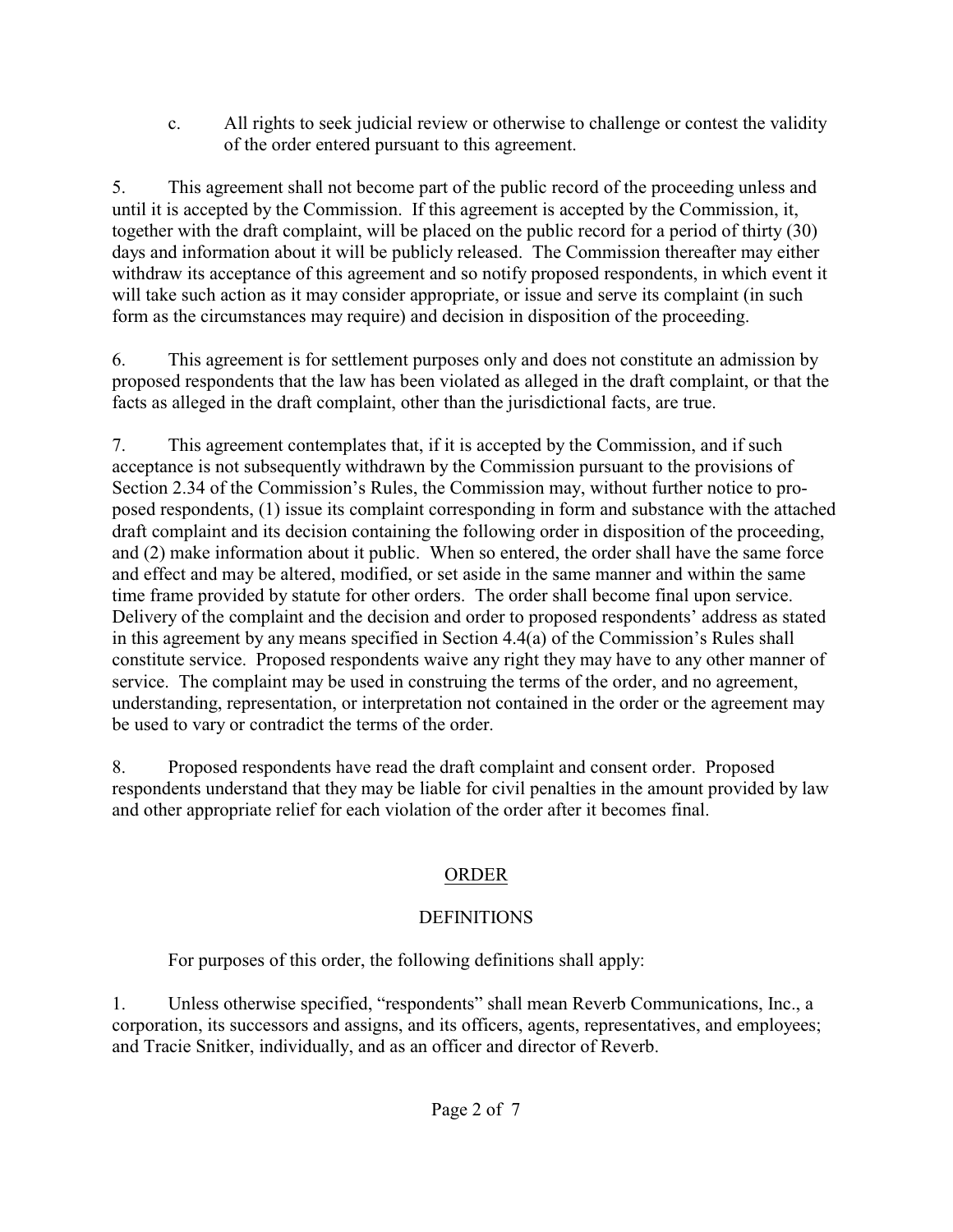2. "Commerce" shall mean as defined in Section 4 of the Federal Trade Commission Act, 15 U.S.C. § 44.

3. "Material connection" shall mean any relationship that materially affects the weight or credibility of any endorsement and that would not be reasonably expected by consumers.

4. "Endorsement" shall mean as defined in the Commission's Guides Concerning the Use of Endorsements and Testimonials in Advertising, 16 C.F.R. § 255.0.

- 5. "Clearly and prominently" shall mean:
	- A. In textual communications (*e.g.*, printed publications or words displayed on the screen of a computer), the required disclosures are of a type, size, and location sufficiently noticeable for an ordinary consumer to read and comprehend them, in print that contrasts with the background on which they appear;
	- B. In communications disseminated orally or through audible means (*e.g.*, radio or streaming audio), the required disclosures are delivered in a volume and cadence sufficient for an ordinary consumer to hear and comprehend them;
	- C. In communications disseminated through video means (*e.g.*, television or streaming video), the required disclosures are in writing in a form consistent with subparagraph (A) of this definition and shall appear on the screen for a duration sufficient for an ordinary consumer to read and comprehend them, and in the same language as the predominant language that is used in the communication;
	- D. In communications made through interactive media, such as the Internet, online services, and software, the required disclosures are unavoidable and presented in a form consistent with subparagraph (A) of this definition, in addition to any audio or video presentation of them; and
	- E. In all instances, the required disclosures are presented in an understandable language and syntax, and with nothing contrary to, inconsistent with, or in mitigation of the disclosures used in any communication of them.
- 6. The term "including" in this order shall mean "without limitation."

7. The terms "and" and "or" in this order shall be construed conjunctively or disjunctively as necessary, to make the applicable phrase or sentence inclusive rather than exclusive.

I.

IT IS ORDERED that respondents, directly or through any corporation, partnership, subsidiary, division, trade name, or other device, in connection with the manufacturing,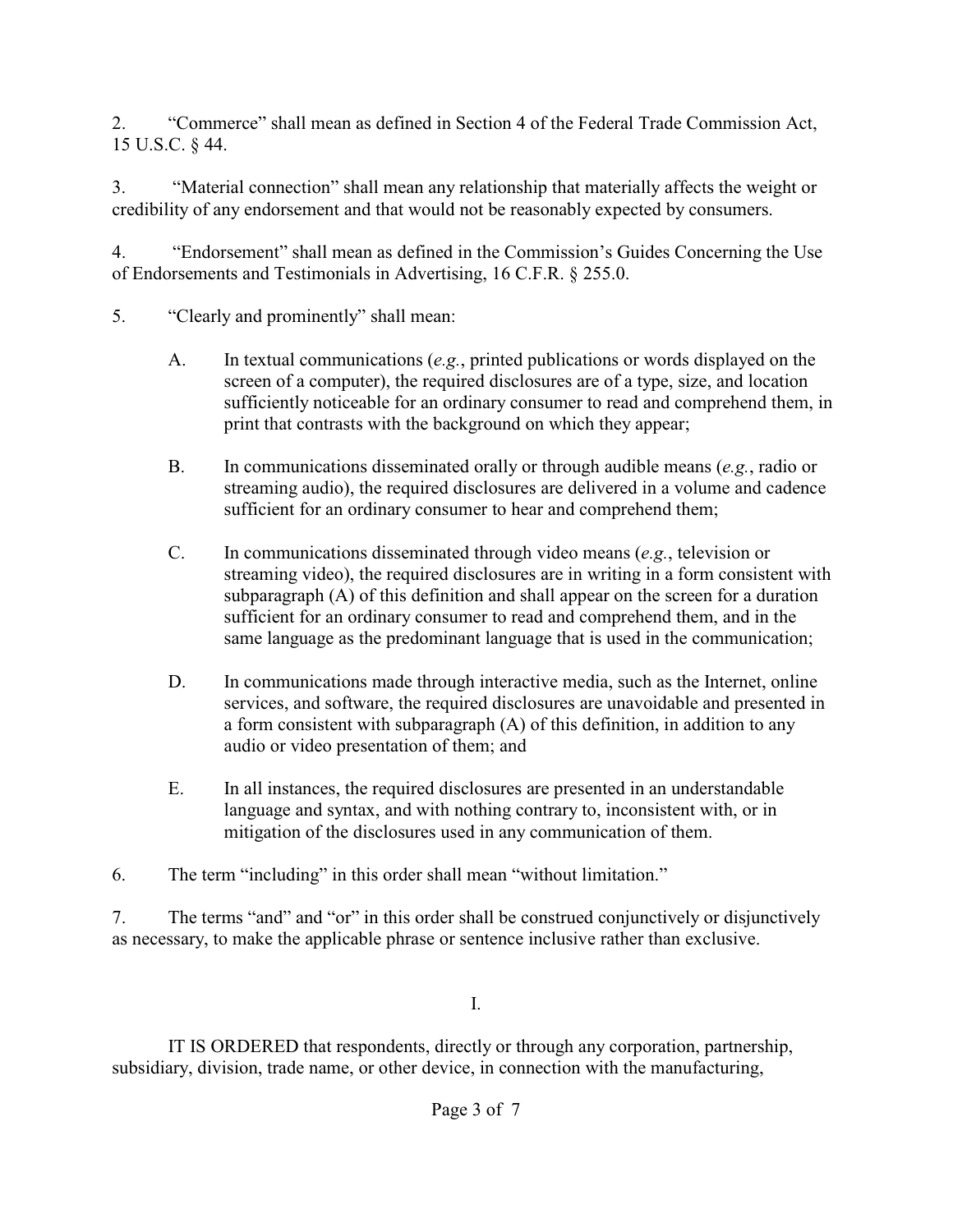advertising, labeling, promotion, offering for sale, sale, or distribution of any product or service, in or affecting commerce, shall not misrepresent, in any manner, expressly or by implication, the status of any user or endorser of a product or service, including, but not limited to, misrepresenting that the user or endorser is an independent user or ordinary consumer of the product or service.

II.

IT IS FURTHER ORDERED that respondents, directly or through any corporation, partnership, subsidiary, division, trade name, or other device, in connection with the manufacturing, advertising, labeling, promotion, offering for sale, sale, or distribution of any product or service, in or affecting commerce, shall not make any representation, in any manner, expressly or by implication, about any user or endorser of such product or service unless they disclose, clearly and prominently, a material connection, when one exists, between such user or endorser and the respondents or any other individual or entity manufacturing, advertising, labeling, promoting, offering for sale, selling, or distributing such product or service.

## III.

IT IS FURTHER ORDERED that respondents shall, within seven (7) days of the date of service of this order, take all reasonable steps to remove any product review or endorsement, currently viewable by the public, that does not comply with Parts I and II of this order.

## IV.

IT IS FURTHER ORDERED that respondents shall, for five (5) years after the last date of dissemination of any representation covered by this order, maintain and upon reasonable notice make available to the Federal Trade Commission for inspection and copying, any documents, whether prepared by or on behalf of respondents, that:

- A. Comprise or relate to complaints or inquiries, whether received directly, indirectly, or through any third party, concerning any endorsement made by respondents, and any responses to those complaints or inquiries;
- B. Are reasonably necessary to demonstrate full compliance with each provision of this order, including but not limited to, all documents obtained, created, generated, or which in any way relate to the requirements, provisions, terms of this order, and all reports submitted to the Commission pursuant to this order;
- C. Contradict, qualify, or call into question respondents' compliance with this order; and
- D. Are acknowledgments of receipt of this order obtained pursuant to Part V.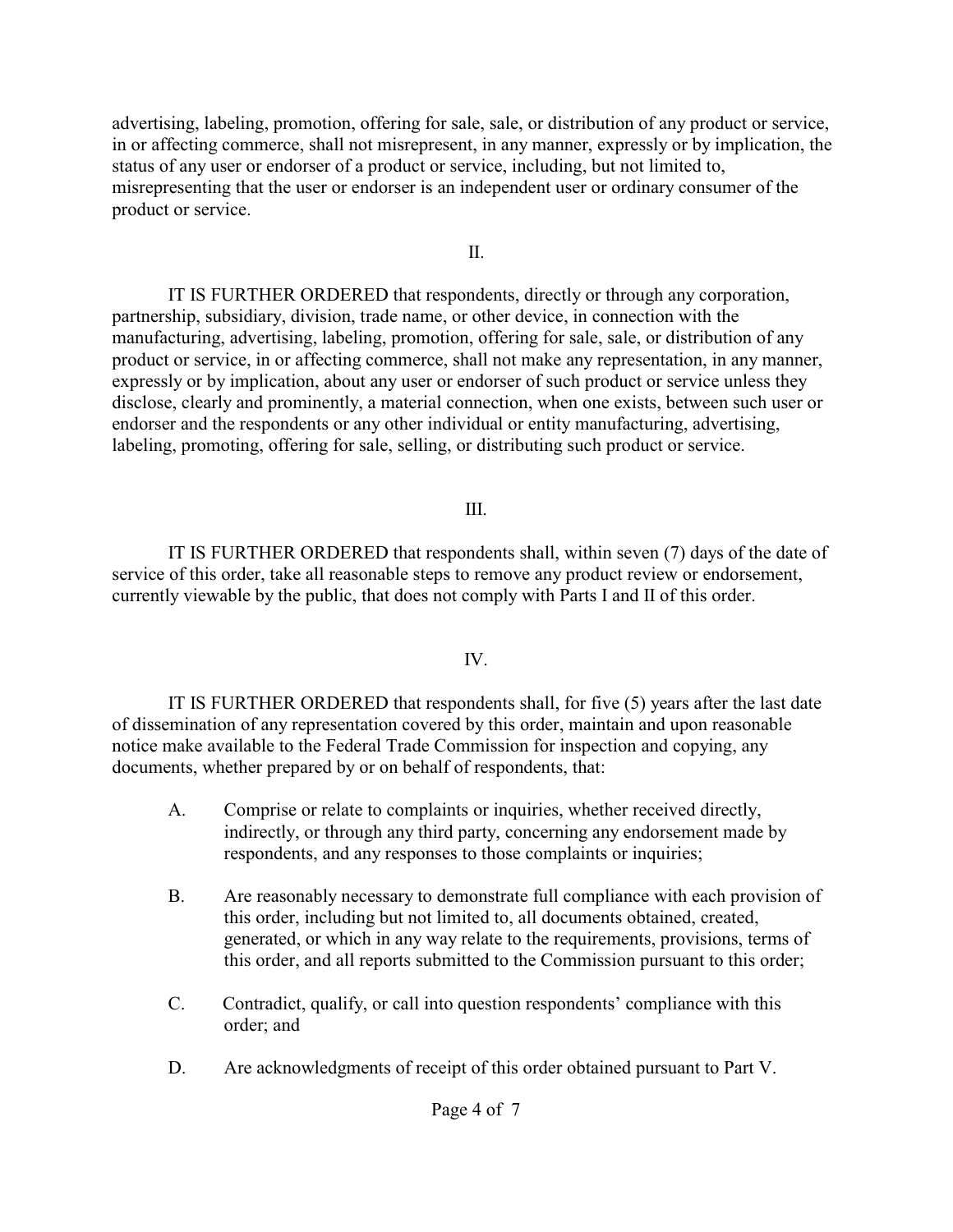IT IS FURTHER ORDERED that respondent Reverb Communications, Inc., its successors and assigns, and respondent Tracie Snitker shall deliver a copy of this order to all current and future employees, agents, and representatives having responsibilities with respect to the subject matter of this order, and shall secure from each person a signed and dated statement acknowledging receipt of this order. For current personnel, delivery shall be within five (5) days of the date of service of this order. For new personnel, delivery shall occur prior to their first assuming their responsibilities.

#### VI.

IT IS FURTHER ORDERED that respondent Reverb Communications, Inc., and its successors and assigns, shall notify the Commission at least thirty (30) days prior to any change in the corporation that may affect compliance obligations arising under this order, including, but not limited to, dissolution, assignment, sale, merger, or other action that would result in the emergence of a successor corporation; the creation or dissolution of a subsidiary, parent, or affiliate that engages in any acts or practices subject to this order; the proposed filing of a bankruptcy petition; or a change in the corporate name or address. Provided, however, that, with respect to any proposed change in the corporation about which respondent learns less than thirty (30) days prior to the date such action is to take place, the respondent shall notify the Commission as soon as is practicable after obtaining such knowledge. Unless otherwise directed by a representative of the Commission, all notices required by this Part shall be sent by overnight courier (not the U.S. Postal Service) to the Associate Director of Enforcement, Bureau of Consumer Protection, Federal Trade Commission, 600 Pennsylvania Avenue NW, Washington, DC 20580, with the subject line *In the Matter of Reverb Communications, Inc.* Provided, however, that, in lieu of overnight courier, notices may be sent by first-class mail, but only if an electronic version of such notices is contemporaneously sent to the Commission at DEbrief@ftc.gov.

#### VII.

 IT IS FURTHER ORDERED that respondent Tracie Snitker, for a period of five (5) years after the date of issuance of this order, shall notify the Commission of the discontinuance of her current business or employment, or of her affiliation with any new business or employment. The notice shall include respondent Snitker's new business address and telephone number and a description of the nature of the business or employment and her duties and responsibilities. Unless otherwise directed by a representative of the Commission, all notices required by this Part shall be sent by overnight courier (not the U.S. Postal Service) to the Associate Director of Enforcement, Bureau of Consumer Protection, Federal Trade Commission, 600 Pennsylvania Avenue NW, Washington, DC 20580, with the subject line *In the Matter of Reverb Communications, Inc.* Provided, however, that, in lieu of overnight courier, notices may be sent by first-class mail, but only if an electronic version of such notices is contemporaneously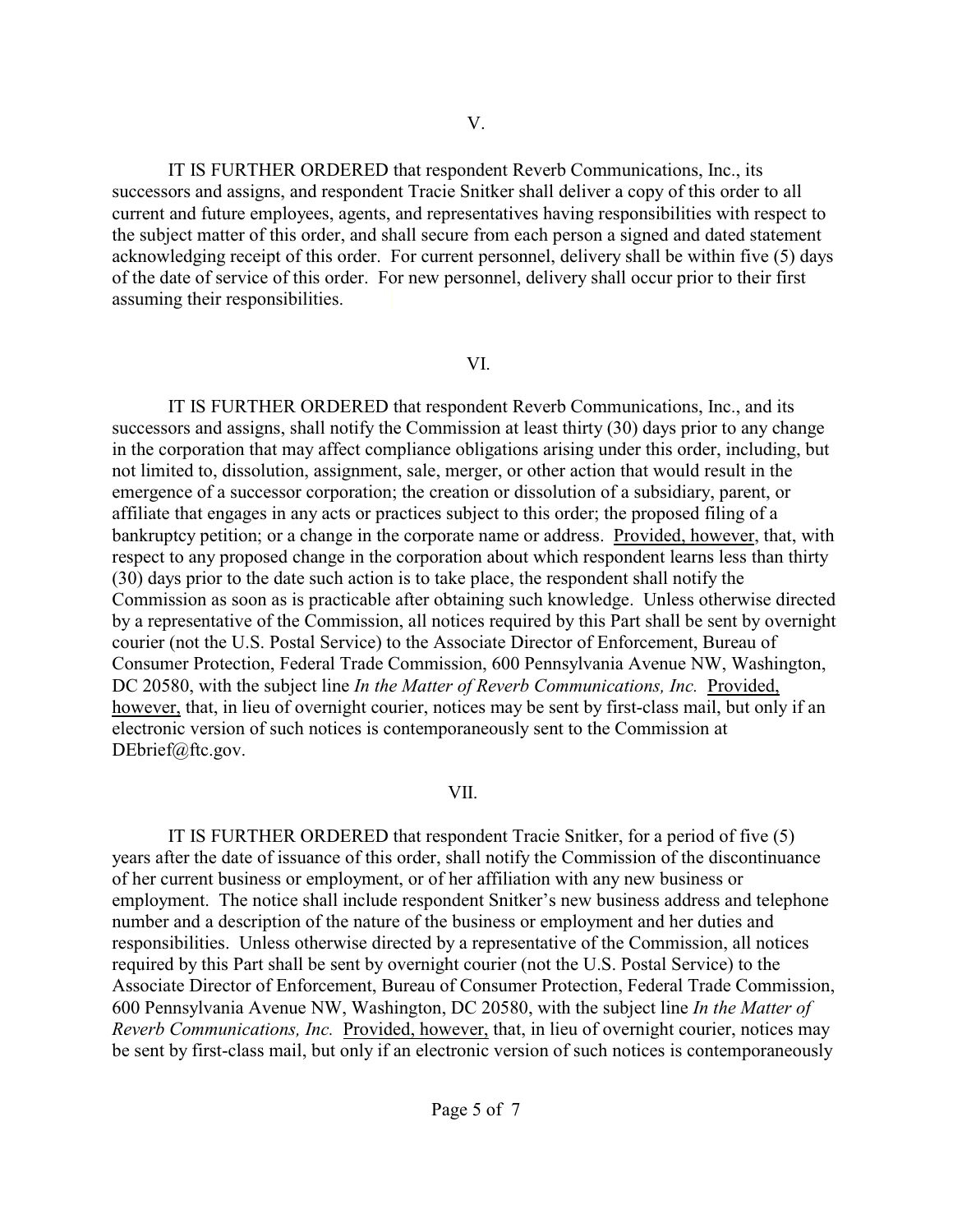sent to the Commission at DEbrief@ftc.gov.

#### VIII.

IT IS FURTHER ORDERED that respondent Reverb Communications, Inc., its successors and assigns, and respondent Tracie Snitker, within sixty (60) days after the date of service of this order, shalll each file with the Commission a true and accurate report, in writing, setting forth in detail the manner and form in which they have complied with this order. Within ten (10) days of receipt of written notice from a representative of the Commission, they shall submit additional true and accurate written reports.

#### IX.

This order will terminate twenty (20) years from the date of its issuance, or twenty (20) years from the most recent date that the United States or the Federal Trade Commission files a complaint (with or without an accompanying consent decree) in federal court alleging any violation of the order, whichever comes later; provided, however, that the filing of such a complaint will not affect the duration of

- A. Any Part in this order that terminates in less than twenty (20) years;
- B. This order's application to any proposed respondent that is not named as a defendant in such complaint; and
- C. This order if such complaint is filed after the order has terminated pursuant to this Part.

Provided, further, that if such complaint is dismissed or a federal court rules that respondents did not violate any provision of the order, and the dismissal or ruling is either not appealed or upheld on appeal, then the order will terminate according to this Part as though the complaint had never been filed, except that the order will not terminate between the date such complaint is filed and the later of the deadline for appealing such dismissal or ruling and the date such dismissal or ruling is upheld on appeal.

Signed this day of  $\frac{1}{2010}$ , 2010.

REVERB COMMUNICATIONS, INC.

By:

[NAME] [TITLE]

Page 6 of 7